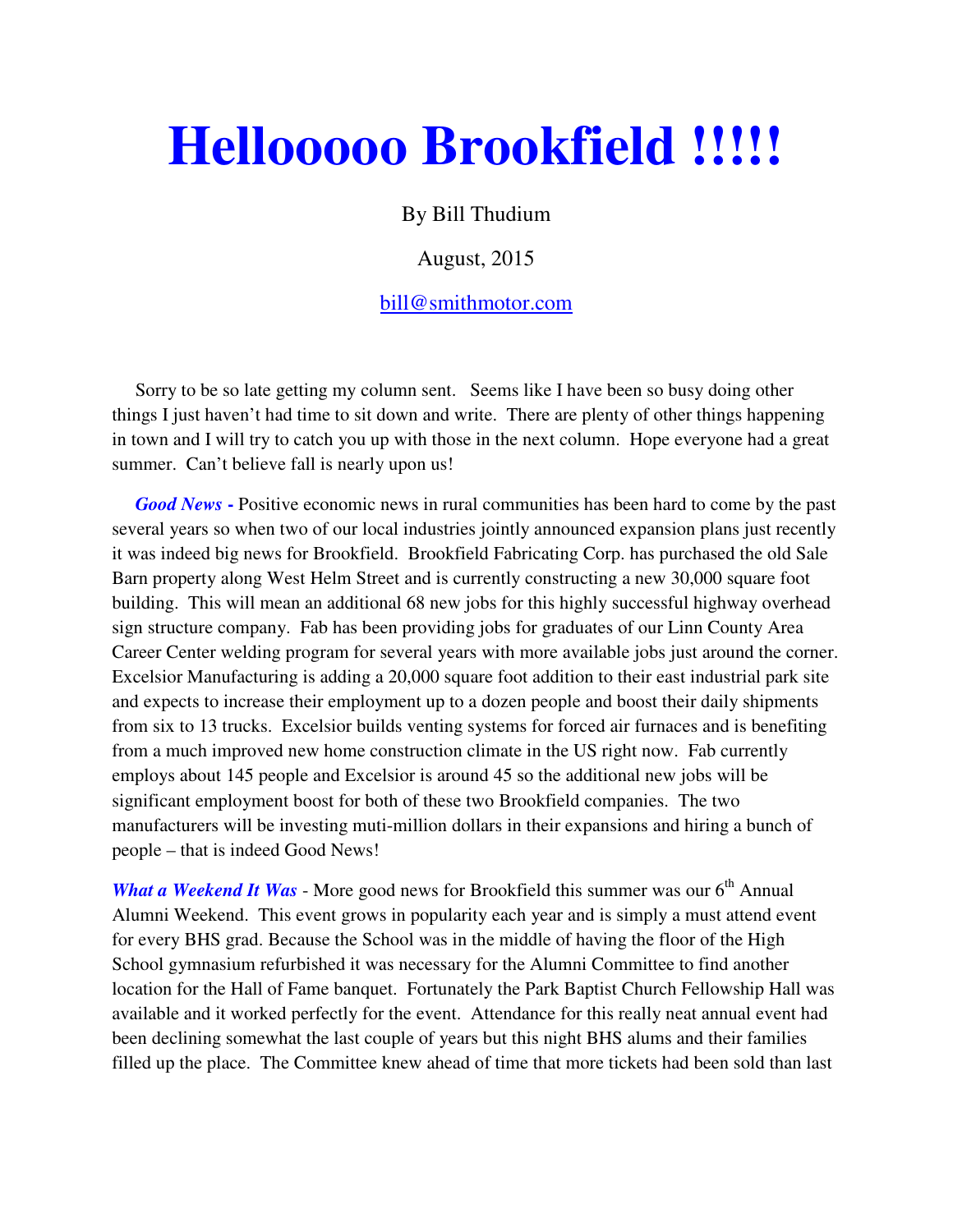year but they were pleasantly surprised to see so many additional ticket buyers show up at the door. Luckily ample food had been prepared and there was seating for all.

 The evening kicked off right at 6 p.m. and we were done by 8 p.m. Inducted into the BHS Hall of Fame were former teachers Doris Dodd and O.H. Williams, and myself. Doris was there with an entourage of family members who returned home to help her celebrate her special weekend. She gave a very gracious acceptance speech. There were no family members there to accept posthumously for O.H. Williams, a former student Eldon Burr '75 accepted and commented for his family. My family, like Doris' family, was there in big numbers and I was very appreciative! The entire night was rather overwhelming for me with so many people offering their congratulations and shaking my hand. It was such an honor to be nominated and inducted into the BHS Hall of Fame - truly a special night I will never forget. Congratulations as well to my fellow inductees, Doris Dodd, O.H. Williams and their families.

 *Bulldog Football* – Football season is here and in full swing! Two a day's started on August  $3<sup>rd</sup>$  this year with the Aquafina Game on Saturday the  $8<sup>th</sup>$ . The Jamboree was held this year at Burlington Field on the  $14<sup>th</sup>$  and the first game of the year will be an away game at South Shelby on the 21<sup>st</sup>. Tickets for the annual Booster Club Steak Feed are on sale and available for \$20 apiece. The Steak Feed was held on the night before the opener at South Shelby and we had another great crowd and a fun evening.

 The Bulldogs opened the season with 57 kids on their roster – the squad includes eighteen seniors, thirteen juniors, ten sophomores and sixteen freshmen. Not sure what happened to the sophomores – hopefully more will come out next year??? Importantly, the majority of our seniors have varsity experience. Replacing our entire starting offensive line is the real trick this year, however I must say I have been favorably impressed by the new group watching them get ready for the season, and really pleased to see how they put it together against South Shelby the first game and took care of business against a weaker opponent in Highland this past week.

 The 2015 Brookfield Bulldogs opened their season at South Shelby Friday with a 40-7 win over the Cardinals. The Dogs went on top the first play of the game and scored on an 80 yard scoring pass from QB Bryce Howerton to Tucker Noble. Place kicker Art Huerta kicked off into the end zone. Our defense was stiff and held them to three and out. We took over at mid field after the punt and four plays later RB Reed McBroom was in the end zone after two long runs off tackle. We led 14-0 with 9 minutes left in the first quarter. We had a third TD attempt intercepted in the end zone and that gave South some momentum, particularly when we fumbled in our next possession to give them a short field. They were able to connect on a pass over the middle on a  $4<sup>th</sup>$  down and 9 from the 20 yard line. The offense put another drive together in the 2<sup>nd</sup> quarter but received a questionable offensive interference call that happened on their 4 yard line taking us back to their 40 yard line. They held and Huerta kicked a 30 yard field goal to finish the half at 17-7. We collected ourselves following the break from a sloppy first half and began to dominate a big, tough South Shelby team. QB Howerton connected on a long pass to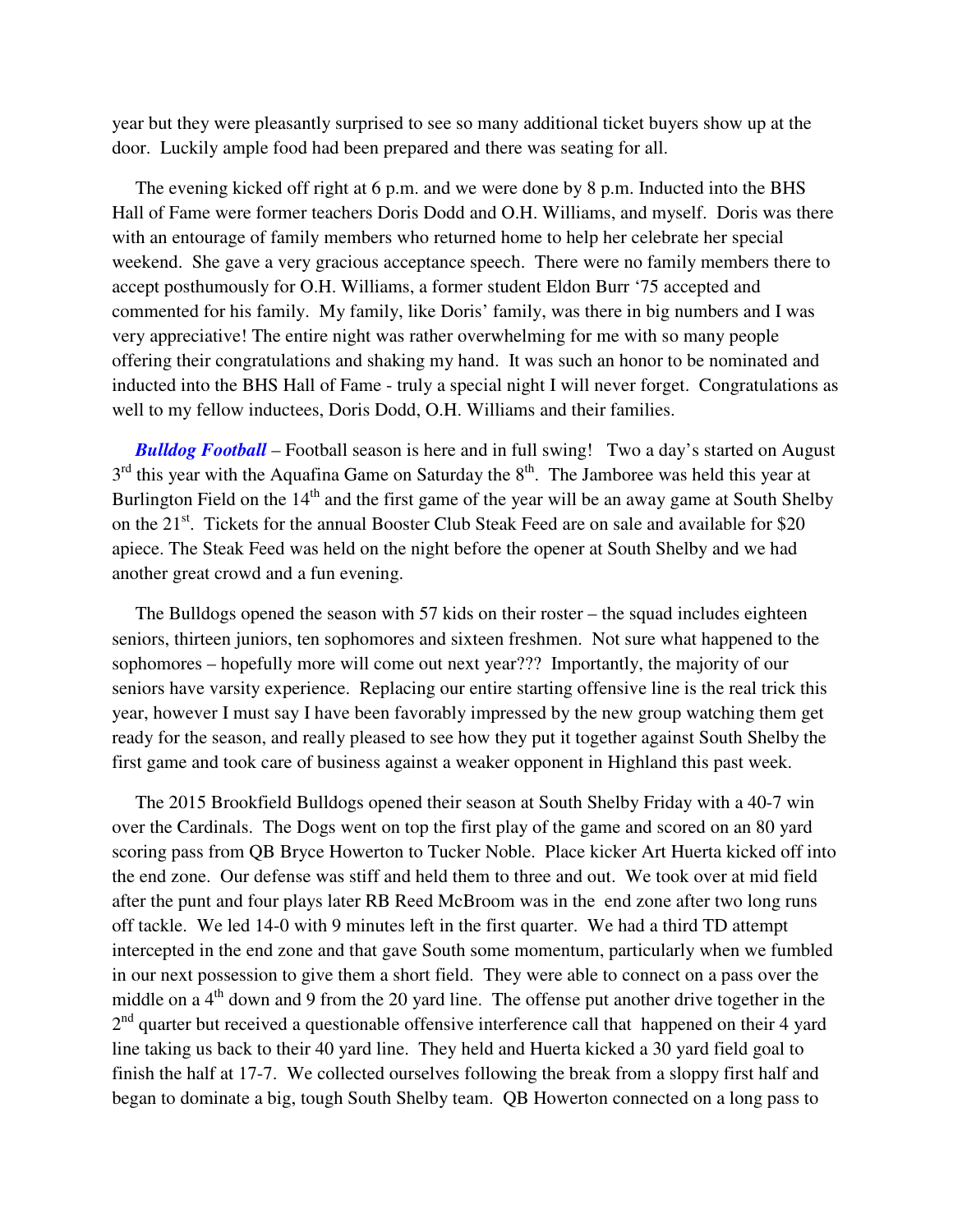receiver Scott Speichinger in the end zone – Spice caught the ball completely stretched out, truly an all –state catch. After Howerton was sidelined for a minor injury his back up Curtis Rulon came in and didn't miss a beat. He threw a bubble screen to Speichinger and he made his way down the sideline to the end zone for another score. It was time for the defense to shine – with SS throwing the ball to try and get back in the game Speichinger was able to pick one off and ran the length of the field will all kinds of blocking for another score. South's backup center later hiked the ball over his punters head out of the end zone to give us our final 2 points and a 40-7 victory.

 This past Friday night the Highland Cougars came to town. It was not a nice trip for the Cougars as they fumbled on the first play of the game and three plays later McBroom scampered into the end zone. We scored twice more following interceptions and led 21-0 at the end of the first quarter. A fourth TD came on a long pass to Speichinger, one of three he would have for the night, and we led 28-0 heading into halftime. Brookfield received the kickoff and brought it back to the Cougar's end of the field. QB Howerton faked to McBroom and kept it up the middle for a  $40 +$  yard TD. McBroom broke for one more long run to the one and then punched it over for our final score. He also set the School's all-time rushing record with that run. The JV and freshmen played most of the second half and the Highland starters final scored late in the 4<sup>th</sup> quarter. We ran out the clock and took home a 49-7 victory.

 Bell Game this Friday night at Burlington Field. Marceline comes in 2-0 with wins over hapless Knox and Schuyler Counties. We cruised to our 2-0 record as well so this will likely be a first real test for both teams this season. Hope to see a lot of you there for the big game! Come early, there will be a huge crowd for the 79<sup>th</sup> annual Bell Game!

 *Kansas City Chief's* – My good friend Jack Gillespie and I attended Chief's camp again in St. Joseph in early August. Our BHS grad & star player Dan Baker and his wife Marilyn host a few of us every year in their home. They have a wonderful home, pool and their hospitality couldn't be better! We were at camp for their first practice which was held in the afternoon. The crowd was huge and we had to stand the entire time in 95 + degree heat. I was soaked from head to toe. All other practices are scheduled for 8:15 in the mornings so the next two we attended allowed for plenty of seating the temps were in the 70's. The Chief's additions thru draft and free agency all looked really good. We were pleased to see Mizzou rookie Mitch Morris work with the  $1<sup>st</sup>$ team offensive line a lot. Jeremy Maclin will be a fantastic addition to our offense. He is so fast and quick! Mizzou's own Chase Daniels is still listed as the backup QB to Alex Smith but he sure looks good enough to take over and be successful anytime he gets a chance. We have Derrick Johnson and Mike DeVito back after missing much of last season with injuries and they both looked fit and stronger than ever. I like our chances to compete for a League championship this year!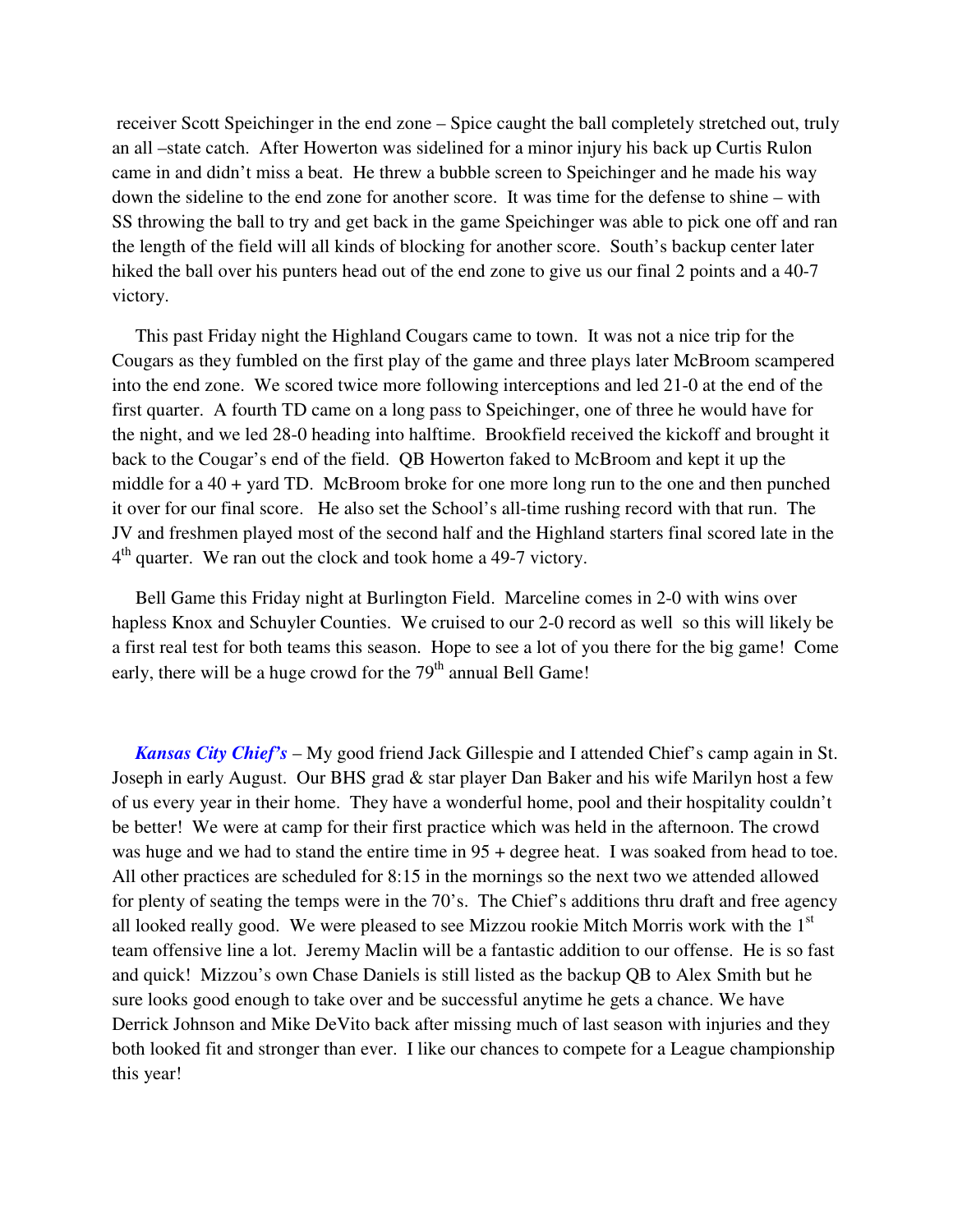*Great American Balloon Derby*- This great Brookfield/Laclede event will enjoy its 39<sup>th</sup> anniversary over Labor Day weekend. Amazingly many of the people who helped organize the event 39 years ago are still involved and serving in leadership roles. Their commitment to the annual event is amazing! This is good in many ways but also points out the need for fresh faces! If you would like to get involved on the local level please don't hesitate to ask – they are always in need of volunteers.

*Brookfield Area Growth Partnership Leadership Academy* – This year's Academy begins on Sept.  $9<sup>th</sup>$  with the Tour of Brookfield. I am the tour guide as we travel around town learning about our history and stop by local businesses and industries to see what is going on. If you would like to be a part of this unique opportunity please contact Marsha as the local BAGP office (258-7278). The Academy runs thru graduation in March of 2016.

*Birthdays* –Aug. 26<sup>th</sup>, Shawn Kearns, Mary Almond, Ray Bennett, Chretien Dixon Gillman, Katie Eggerman, Britney Beach, Garrett Roe, Aug. 27<sup>th</sup>, Madison Spath, Nina Bingham, Larry Ellison, Tully Reid, Kevin DeVoy, Aug. 28<sup>th</sup>, Lilly Ann Lindsay, JoAnne Horton, Lois Johnson, Austin Potter, Robert Greene, Leslie Helton, Sonja Gillespie, Darlene Gordon, Aug. 29<sup>th</sup>, Rick Standley, Aug. 30<sup>th</sup>, Chas Gamblin, Jake Ball, Cora Kaye, Ron Snyder, Brittany Standley, Dena Still, Martha Montgomery, Aug. 31<sup>st</sup>, Jack Gillespie, Randal Hylarides, **RJ Staddie (our son in law), Breckin Thudium (our granddaughter), Paula Hamilton, Monty Clunn. Sept. 1<sup>st</sup>, Gayle** Wilson Johnson, Nick Matheney, Art Rhodes, Larry McCurry, Sept. 2<sup>nd</sup>, Jeri White, Susan Hicks, Troy Dunkin, Sept. 3rd, Evan Fay, Pam Harper, Tiffany Sam, Caleb Galloway, Tyler Gordon, Sept. 4<sup>th</sup>, Mary Stuver, Scotty Clawson, John Peyton Hamilton, Marlene Watkins, Drew Hane, Gerrit Hane, Zach McMains, Thomas Coons, Ashley McCann, Johnie McGraw, Ryan Palmer, Sept. 5<sup>th</sup>, Beau Harrington, Almira Stephens, Gage Ham, Jane Nancie Saccaro, Jeremy McCann, Sept. 6<sup>th</sup>, John C. Murphy, Rhonda McKenzie, Charlie Reese, Abby Trentham, Olivia McCurry, Brendam Ham, Sept. 7<sup>th</sup>, Will Lincoln, Alex Moore, Gina Smith, Rachel Stauffer, Ed Dobrzenski, Janine Crist, Amanda Parker, Sept. 8<sup>th</sup>, Dave Hane, Ed Walsworth, Kyle Stahl, Sept. 9<sup>th</sup>, Elijah Beach, Stacey Bragg, Brittany Harrington, Linda Shaw, Natalie Bennett, Jim Stewart, Mike Stufflebean, Sept. 10<sup>th</sup>, Jeannette Packham, Toni Fay, Melinda McCormick, Debbie Smith, Chris Waugh, Matthew Anderson, Jake Edgar, Carson Wilkerson, David Minich, Kelli Alexander, Sept. 11<sup>th</sup>, Kathy Falconer, Grant Rodriguez, Amy Montgomery Stark, Kodi Kaularich, Evangelina Gonzalez, Sept. 12<sup>th</sup>, Jerod Gillman, Shawn Moore, Bob Roe, Chris Ham, Andrew Reed, Galen Hicks, Justin White, Sept. 13<sup>th</sup>, Alberta Gibson, Pam Spath, Jody Graff, Susie Overton, Joy Munsterman, Blaine Wilkerson, Sept. 14<sup>th</sup>, Luke Carmical, Katelin Dickson, Jerry Gall, Pat Kimbrough, Dana Melton, Trey Cunningham, Mel Greene, John Remol (my